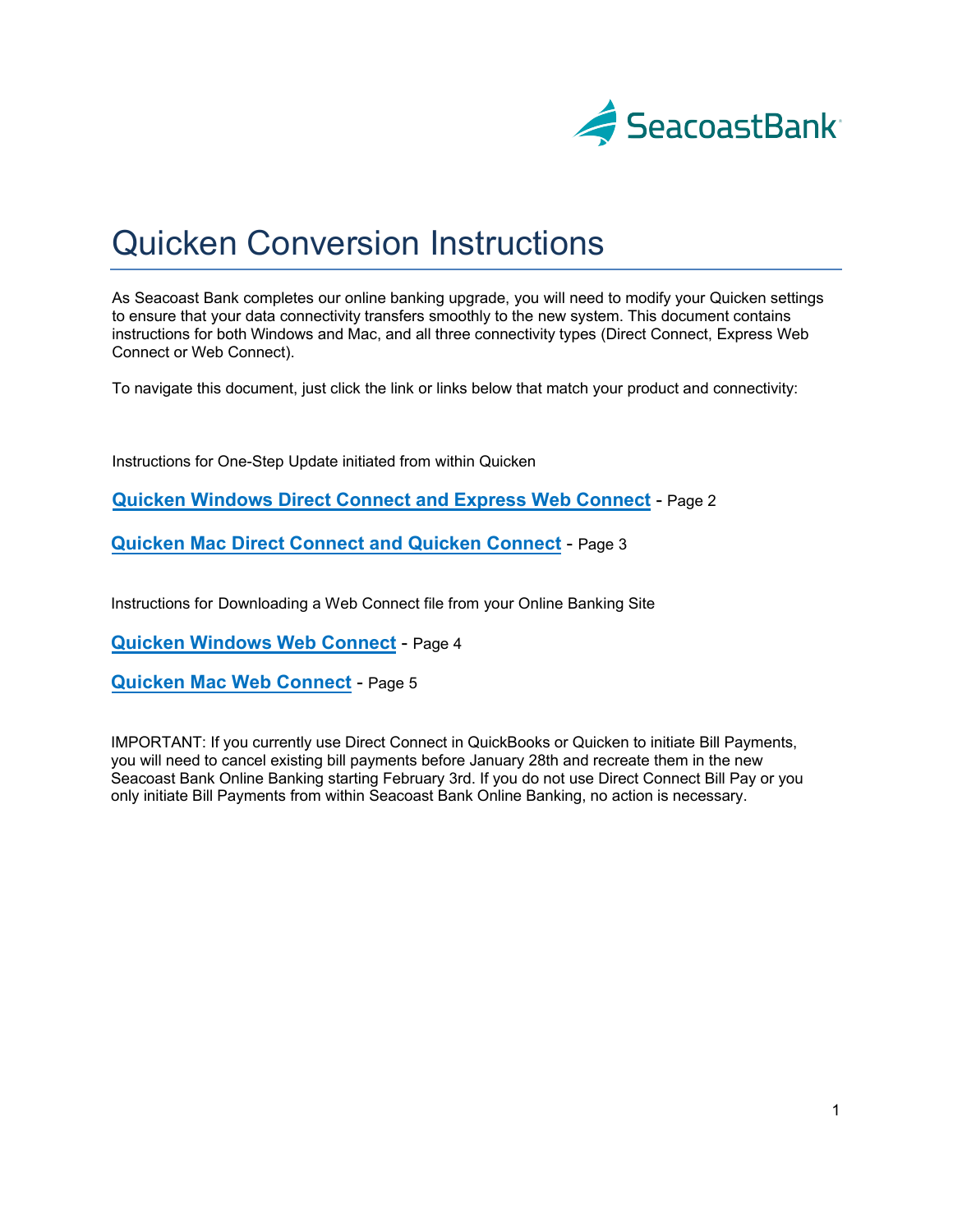

# <span id="page-1-0"></span>**Quicken Windows Direct Connect and Express Web Connect**

On January 28th:

- 1. Back up your Quicken Windows Data File. Go to **File > Backup and Restore > Backup Quicken File**.
- 2. Download the latest Quicken Update. Go to **Help > Check for Updates**.
- 3. Complete a final transaction download. Accept all new transactions into the appropriate registers.

### On February 9th:

- 1. Deactivate online banking connection for accounts connected to Seacoast Bank.
	- a. Choose **Tools > Account List**.
	- b. Click **Edit** on the account to deactivate.
	- c. In Account Details, click **Online Services**.
	- d. Click **Deactivate**. Follow prompts to confirm deactivation.
	- e. Click the **General** tab.
	- f. Delete Seacoast Bank and Account Number information. Click **OK** to close window.
	- g. Repeat steps for any additional accounts that apply.
- 2. Reconnect the online banking connection for your accounts.
	- a. Choose **Tools > Account List**.
	- b. Click **Edit** on the account you want to activate.
	- c. In Account Details, click **Online Services** and then choose **Set up Now**.
	- d. Type Seacoast Bank in the search field and click Next.
	- e. Enter your Seacoast Bank credentials.
		- Express Web Connect uses the same credentials you use for your Seacoast Bank Online Banking login.
		- Direct Connect might require credentials that do not match your Seacoast Bank Online Banking credentials.

#### **Important: If your credentials do not work, contact Seacoast Bank.**

f. Ensure you associate the accounts to the appropriate accounts already listed in Quicken. Select **Link to an existing account** and select the matching accounts in the drop-down menu.

**Important: Do NOT choose "Create a new account" unless you intend to add a new account to Quicken.** If you are presented with accounts you do not want to track in this data file, choose **Ignore – Don't Download into Quicken** or click **Cancel**.

g. After all accounts have been matched, click **Next** and then **Done**.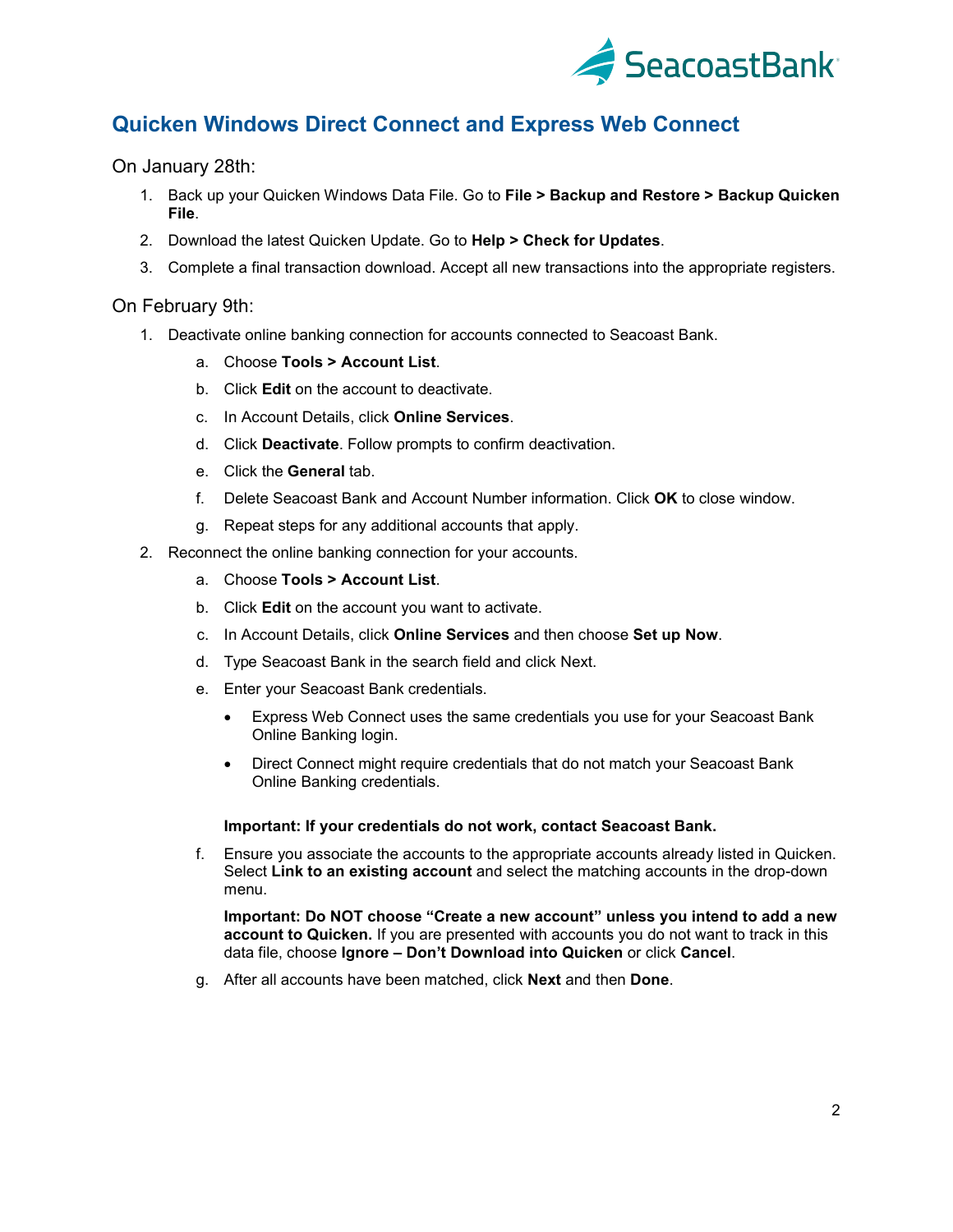

# <span id="page-2-0"></span>**Quicken Mac Direct Connect and Quicken Connect**

On January 28th:

- 1. Backup Quicken Mac Data File and Update the application.
	- a. Choose **File > Save a Backup**.
	- b. Download the latest Quicken Update. Choose **Quicken > Check for Updates**.
- 2. Complete a final transaction download.
	- a. Complete last transaction update before the change to get all of your transaction history up to date.
	- b. Accept all new transactions into the appropriate registers.

### On February 9th:

#### **Activate the online banking connection for accounts connected to Seacoast Bank.**

- 1. Click your account in the Accounts list on the left side.
- 2. Choose **Accounts > Settings**.
- 3. Select **Set up transaction download**.
- 4. Enter Seacoast Bank in the search field, select the correct option and click **Continue**.
- 5. Enter your Seacoast Bank credentials.

• Express Web Connect uses the same credentials you use for your Seacoast Bank Online Banking login.

- Direct Connect might require credentials that do not match your Seacoast Bank Online Banking credentials. **Important: If your credentials do not work, contact Seacoast Bank.**
- 6. In the "Accounts Found" screen, ensure you associate each new account to the appropriate account already listed in Quicken. Under **Action**, choose **Link** to pick your existing account. **Important: Do NOT select "ADD" in the Action column unless you intend to add a new account to Quicken.**
- 7. Click **Finish**.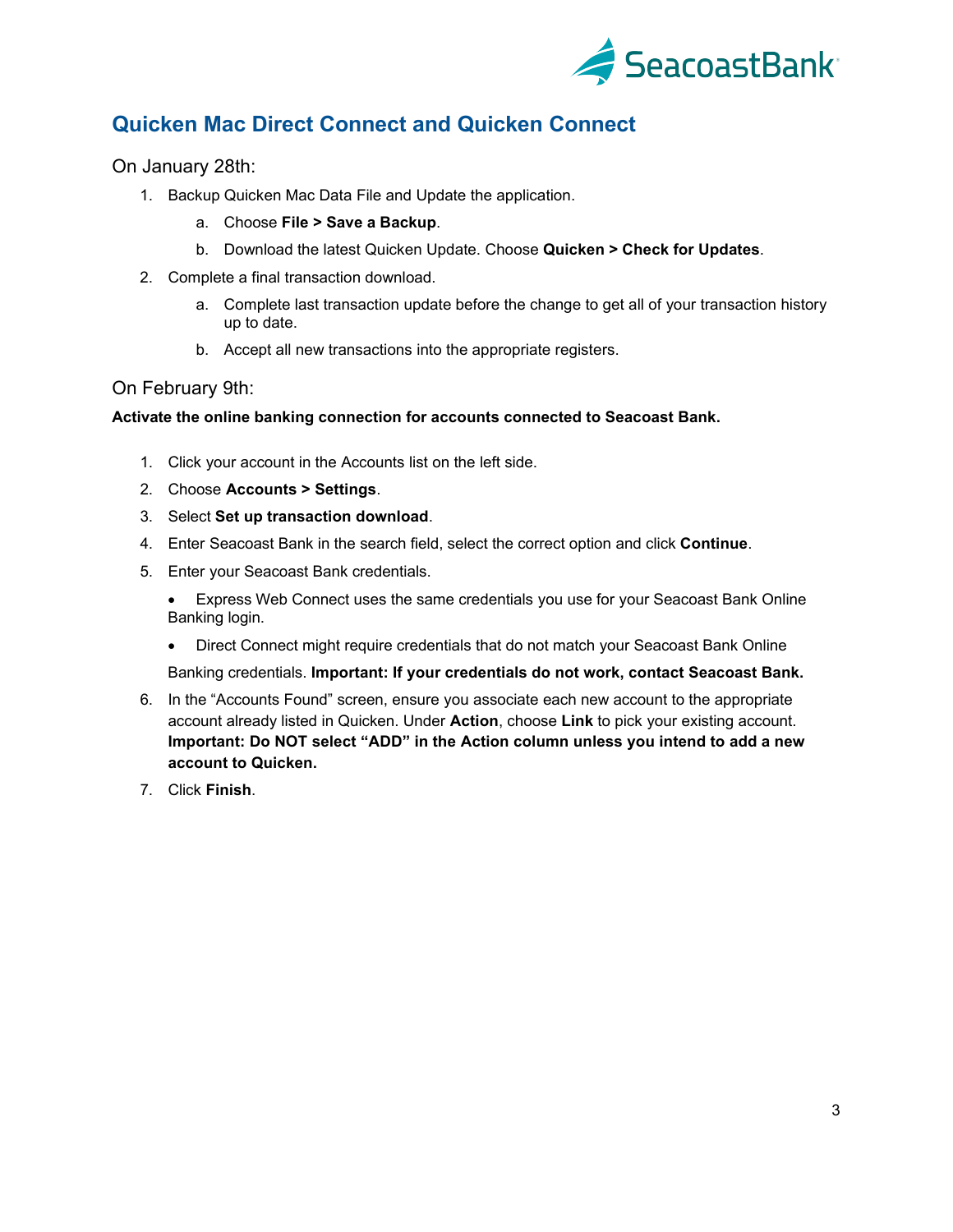

### <span id="page-3-0"></span>**Quicken Windows Web Connect**

On January 28th:

- 1. Backup Quicken Windows Data File and Update.
	- a. Choose **File > Backup and Restore > Backup Quicken File**.
	- b. Download the latest Quicken Update. Choose **Help > Check for Updates**.
- 2. Complete a final transaction download.
	- a. Complete last transaction update before the change to get all of your transaction history up to date.
	- b. Repeat this step for each account you need to update.
	- c. Accept all new transactions into the appropriate registers.

#### On February 9th:

- 1. Deactivate online banking connection for accounts connected to Seacoast Bank.
	- a. Choose **Tools > Account List**.
	- b. Click **Edit** on the account to deactivate.
	- c. In Account Details, click **Online Services**.
	- d. Click **Deactivate**. Follow prompts to confirm deactivation.
	- e. Click the **General** tab.
	- f. Delete Seacoast Bank and Account Number information.
	- g. Click **OK** to close window.
	- h. Repeat steps for any additional accounts.
- 2. Reconnect online banking connection for accounts that apply.
	- a. Download a Quicken Web Connect file from Seacoast Bank Online Banking site.
	- b. In Quicken, choose **File > File Import > Web Connect (.QFX) File**.
	- c. Use the import dialog to select the Web Connect file you downloaded. An "Import Downloaded Transactions" window opens.
	- d. Choose **Link to an existing account**. Select the matching account in the drop-down menu. Associate the imported transactions to the correct account listed in Quicken.
	- e. Repeat this step for each account you have connected to Seacoast Bank.